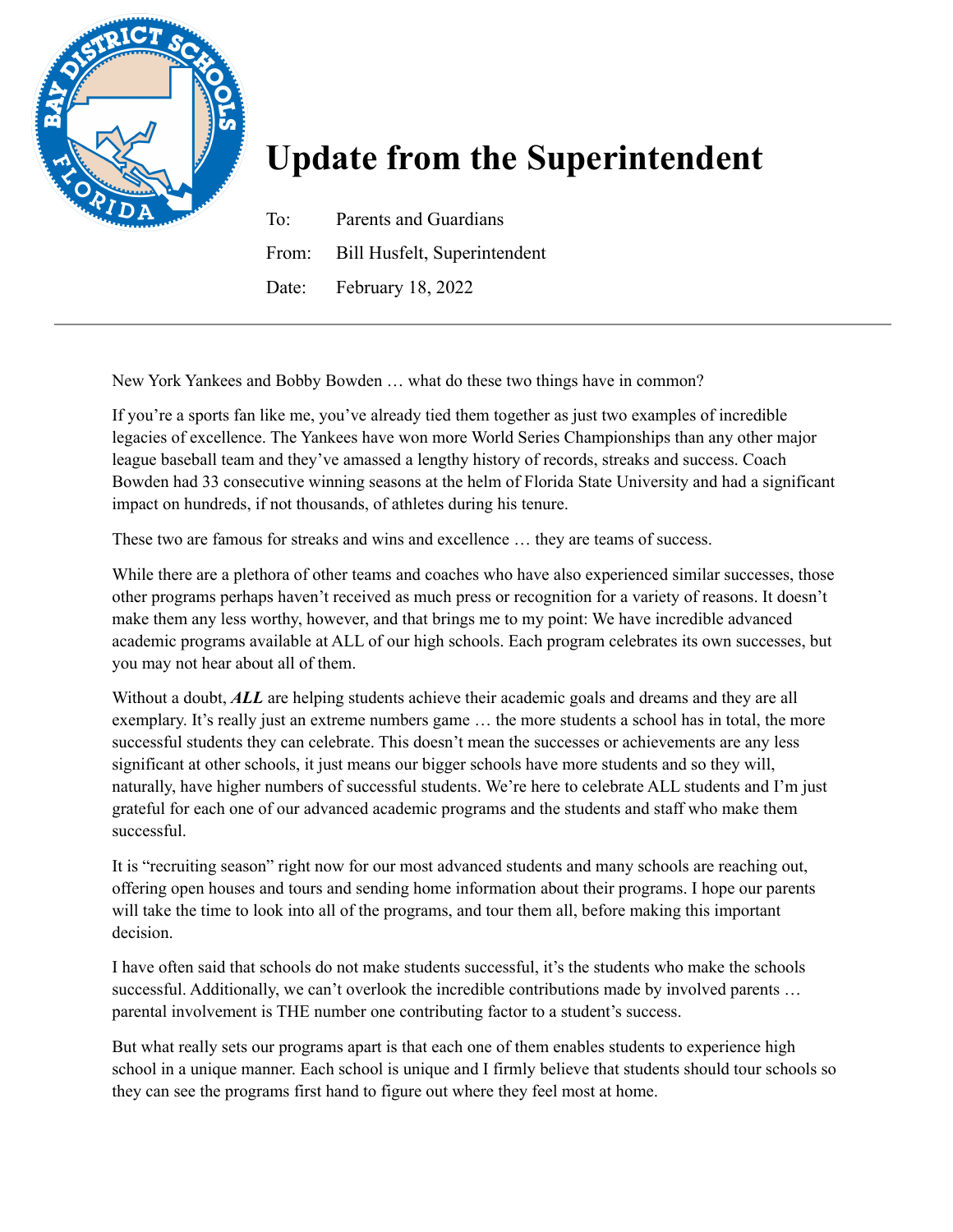Deane Bozeman, for example, has an award-winning agriculture program that is helping future veterinarians, medical professionals and scientists gain first-hand experience into the "science side" of agriculture as well as the hands-on side. These students literally run a working farm and they are involved in critical environmental projects, experiments and other assignments that have real-world implications. Bozeman offers students many options from Advanced Placement (AP) to Dual Enrolled (DE) and Career and Technical Education (CTE), all of which allow students to earn college credit while still attending high school.

Our Rutherford High School International Baccalaureate (IB) students are also serious scholars who are learning the tools they need to change the world in the very near future. Sierra AnnaMaria Czubaj is our BDS Sunshine State Science, Technology, Engineering and Math (STEM) Scholar and we're proud of her and her classmates who are very committed to their studies. Sierra was recently recognized at a BDS School Board meeting along with other nominees. Rutherford also recently won the "Stuff the Bus" trophy for their incredible work each year gathering toys and other donations for children in need at Christmas. Somehow, Rutherford students collected MORE toys than they have students which is a notable accomplishment. Rutherford promotes service-learning and volunteer opportunities to all of their students and we're impressed by the number of different ways their students find to "give back" to their community.

Bay High was the first school in the United States to open an Advanced International Certificate of Education (AICE) program and our Tornadoes are definitely experiencing a renaissance of sorts as hurricane-delayed construction projects finally come to fruition. By the time you read this, we will have hosted the grand opening of the St. Joe Community Foundation STEM Building and we're simply delighted to see the state-of-the-art technology that the building brings for students. Hoa Nguyen, who attends Bay High School, was recently recognized as our alternate for the Florida Sunshine State STEM Scholars program and we're very proud of all that he has achieved. Through AICE, Bay High students can select from AP, DE, CTE and AICE coursework and many of them choose to take additional classes on campus at Gulf Coast State College. Right next door to the new STEM Building, the Barbara W. Nelson Fine Arts Center is taking shape and we know our students are very excited to take the stage in that building once complete. Downtown Panama City is experiencing a real resurgence and we're excited to be a part of that with the renovations and new construction taking place at Bay High.

Lynn Haven is experiencing exponential growth and that's led to A. Crawford Mosley High School being closed to out-of-zone enrollees because they are over capacity. Their Mosley Advanced Placement Program for Success (MAPPS) is a very popular option with students who want to take advantage of pre-med studies and those who want to access advanced academics while also balancing sports and other extra-curricular activities. Mosley, like our other high schools, has a long tradition of success with MAPPS but, unfortunately, this program is only open this year to students who live in their zone. Students who live outside Mosley's zone can apply for hardships in May but these will be extremely limited this year since the school is already full. Mosley students can choose from AP, DE and CTE coursework and many have the opportunity to complete internships in their chosen career fields.

As many of you know, Panama City Beach is also growing by leaps and bounds and J.R. Arnold is definitely seeing that growth in their Collegiate Studies program. Arnold students can choose from a wide array of DE and AP while also taking advantage of the school's extensive CTE courses (many of which also lead to college credit and industry certifications). Arnold recently started a "power hour" that gives students a chance to meet with military and college recruiters during the lunch period. Power Hour